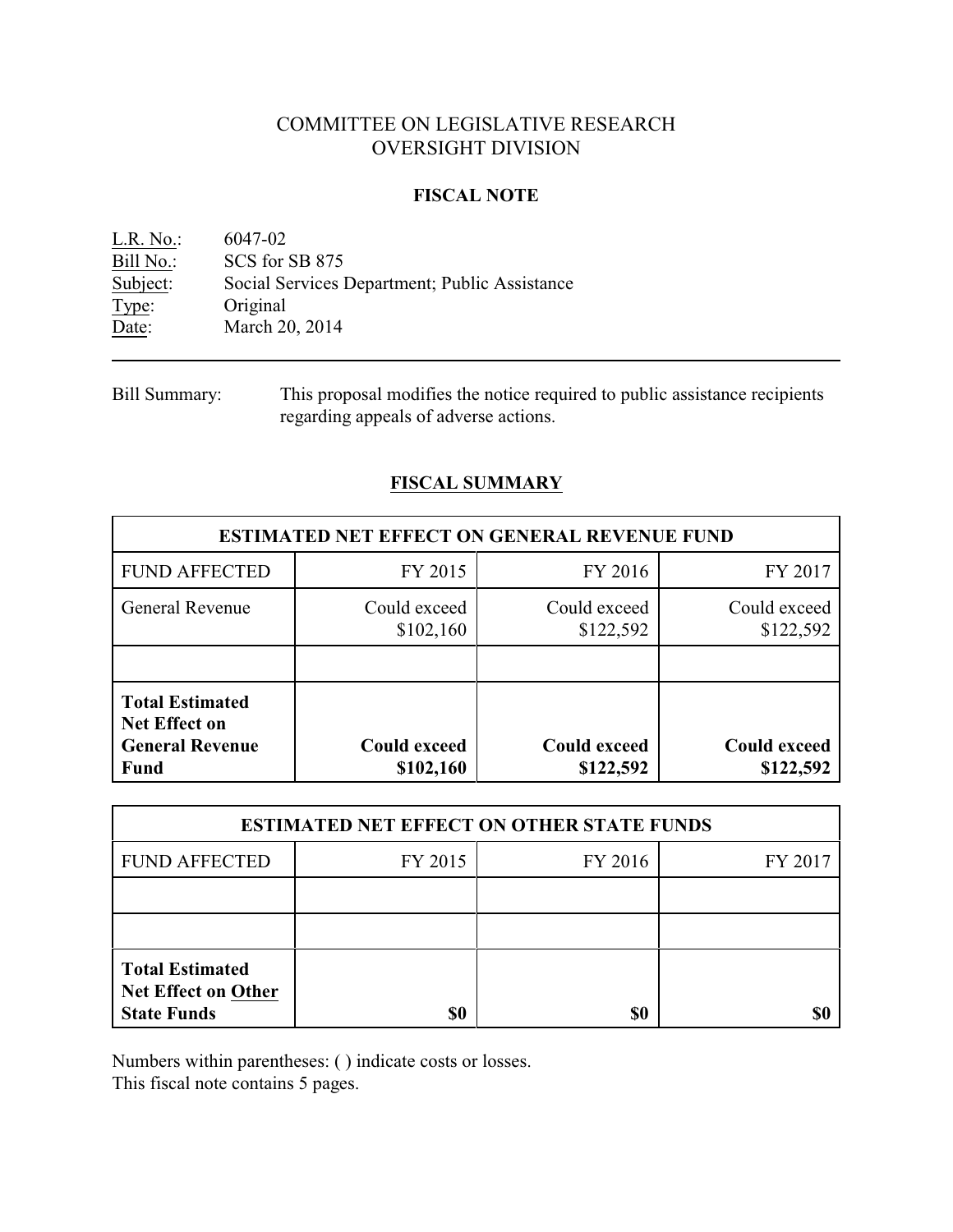L.R. No. 6047-02 Bill No. SCS for SB 875 Page 2 of 5 March 20, 2014

| <b>ESTIMATED NET EFFECT ON FEDERAL FUNDS</b>                               |         |         |         |  |
|----------------------------------------------------------------------------|---------|---------|---------|--|
| <b>FUND AFFECTED</b>                                                       | FY 2015 | FY 2016 | FY 2017 |  |
| Federal*                                                                   | \$0     | \$0     |         |  |
|                                                                            |         |         |         |  |
| <b>Total Estimated</b><br><b>Net Effect on All</b><br><b>Federal Funds</b> | \$0     | \$0     |         |  |

**\* Savings and losses exceed \$100,000 and net to \$0.**

| <b>ESTIMATED NET EFFECT ON FULL TIME EQUIVALENT (FTE)</b>    |         |         |         |  |
|--------------------------------------------------------------|---------|---------|---------|--|
| <b>FUND AFFECTED</b>                                         | FY 2015 | FY 2016 | FY 2017 |  |
|                                                              |         |         |         |  |
|                                                              |         |         |         |  |
| <b>Total Estimated</b><br><b>Net Effect on</b><br><b>FTE</b> |         |         |         |  |

 $\boxtimes$  Estimated Total Net Effect on All funds expected to exceed \$100,000 savings or (cost).

 $\Box$  Estimated Net Effect on General Revenue Fund expected to exceed \$100,000 (cost).

| <b>ESTIMATED NET EFFECT ON LOCAL FUNDS</b> |         |         |       |
|--------------------------------------------|---------|---------|-------|
| FUND AFFECTED                              | FY 2015 | FY 2016 | FV 20 |
| <b>Local Government</b>                    | \$0     | \$0     |       |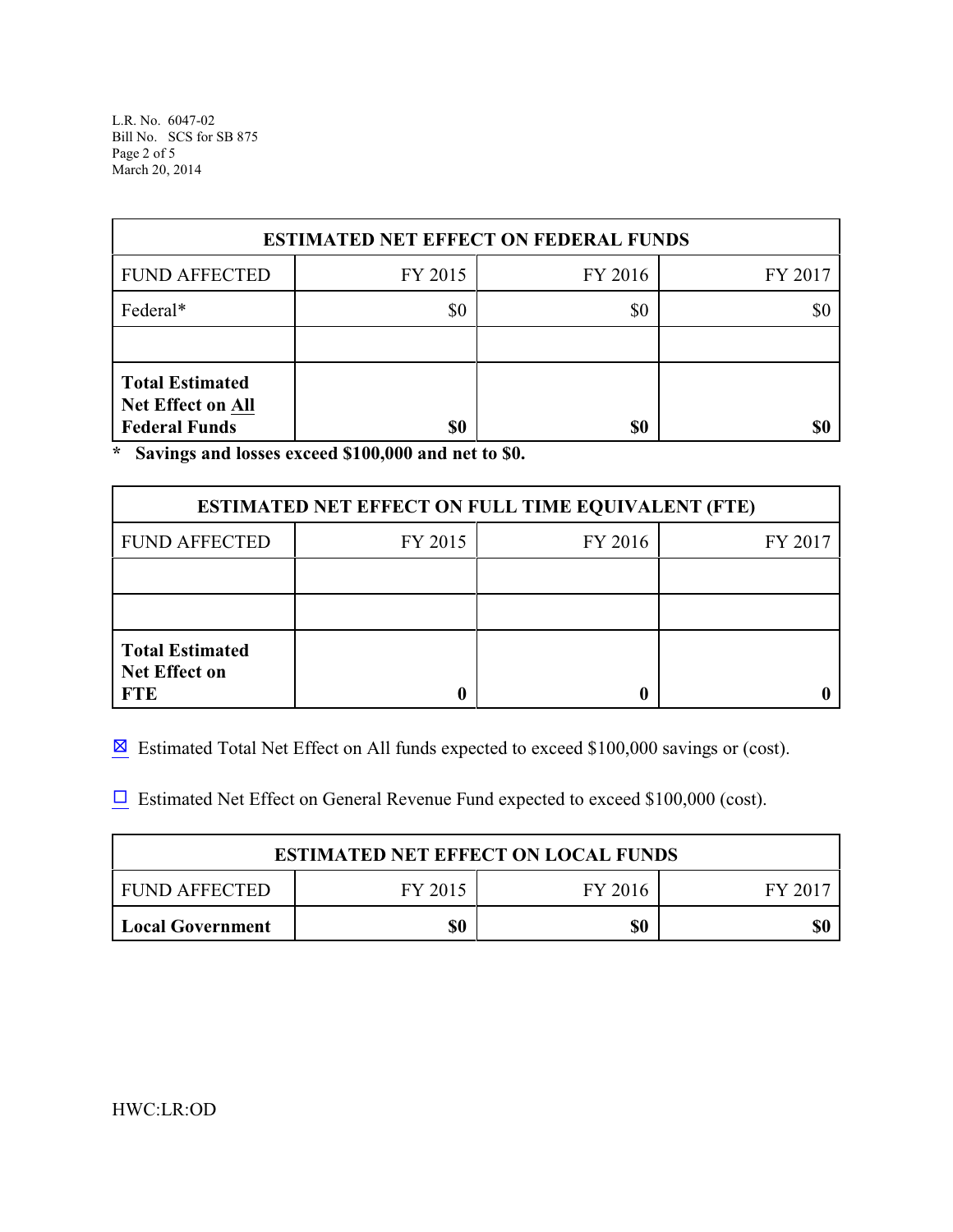L.R. No. 6047-02 Bill No. SCS for SB 875 Page 3 of 5 March 20, 2014

## **FISCAL ANALYSIS**

#### **ASSUMPTION**

Officials from the **Department of Social Services (DOS) - Family Support Division (FSD)** state the FSD currently includes language on notices that let participants know about appeal rights and how to request a fair hearing. Current statue requires two notices, thus consolidating the two notices into one notice would have a significant cost savings to the FSD.

The Family Assistance Management Information System (FAMIS) staff provided the total number of advance notices of adverse action. Not all advance notices of adverse action result in a closing/action notice that could be discontinued if this proposal were to pass, but FSD estimates that it would result in at least a 50% reduction in the number of notices sent out. Therefore, 1,134,746 advance notices of adverse action X  $50\% = 567,373$  notices no longer sent  $X $0.41 = $232,623$  (rounded) savings in postage. There would be additional savings from decreased demand on printing and mail processing resources.

| FISCAL IMPACT - State Government                                                        | FY 2015<br>$(10 \text{ Mo.})$           | FY 2016                                 | FY 2017                          |
|-----------------------------------------------------------------------------------------|-----------------------------------------|-----------------------------------------|----------------------------------|
| <b>GENERAL REVENUE FUND</b>                                                             |                                         |                                         |                                  |
| Savings - DSS-FSD (§208.080)<br>Reduction in postage, printing, and<br>processing costs | Could exceed<br>\$102,160               | Could exceed<br>\$122,592               | Could exceed<br>\$122,592        |
| <b>ESTIMATED NET EFFECT ON</b><br><b>GENERAL REVENUE</b>                                | <b>Could exceed</b><br><u>\$102,160</u> | <b>Could exceed</b><br><u>\$122,592</u> | <b>Could exceed</b><br>\$122,592 |
| <b>FEDERAL FUNDS</b>                                                                    |                                         |                                         |                                  |
| Savings - DSS-FSD (§208.080)<br>Reduction in program expenditures                       | Could exceed<br>\$91,693                | Could exceed<br>\$110,031               | Could exceed<br>\$110,031        |
| Loss - DSS-FSD (§208.080)<br>Reduction in reimbursements                                | (Could exceed<br>\$91,693)              | (Could exceed)<br>\$110,031)            | (Could exceed<br>\$110,031)      |
| <b>ESTIMATED NET EFFECT ON</b><br><b>FEDERAL FUNDS</b>                                  | <u>\$0</u>                              | \$0                                     | <u>\$0</u>                       |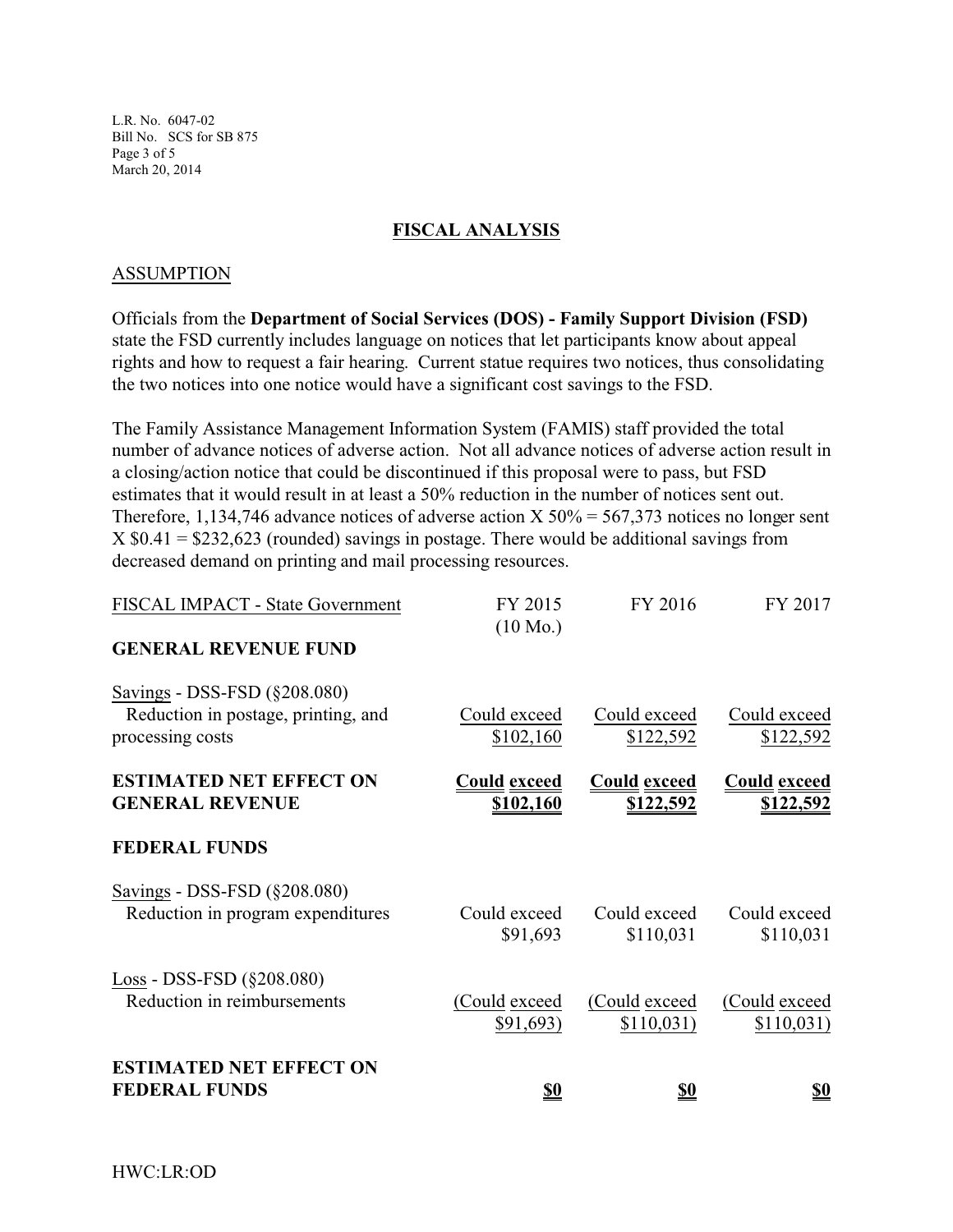L.R. No. 6047-02 Bill No. SCS for SB 875 Page 4 of 5 March 20, 2014

|                                  | <u>\$0</u>                    | <u>\$0</u> | <u>\$0</u> |
|----------------------------------|-------------------------------|------------|------------|
| FISCAL IMPACT - Local Government | FY 2015<br>$(10 \text{ Mo.})$ | FY 2016    | FY 2017    |

#### FISCAL IMPACT - Small Business

No direct fiscal impact to small businesses would be expected as a result of this proposal.

#### FISCAL DESCRIPTION

Under current law, when a public assistance recipient's case has been closed or modified by the Family Support Division within the Department of Social Services the recipient shall have 90 days from the date of closing or modification to request an appeal. This proposal requires the Division to notify each recipient about the right to appeal before adverse action is taken instead of at the time of such closing or modification under current law.

This legislation is not federally mandated, would not duplicate any other program and would not require additional capital improvements or rental space.

#### SOURCES OF INFORMATION

Department of Social Services - Family Support Division

Michy Wilen

Mickey Wilson, CPA **Director** March 20, 2014

HWC:LR:OD